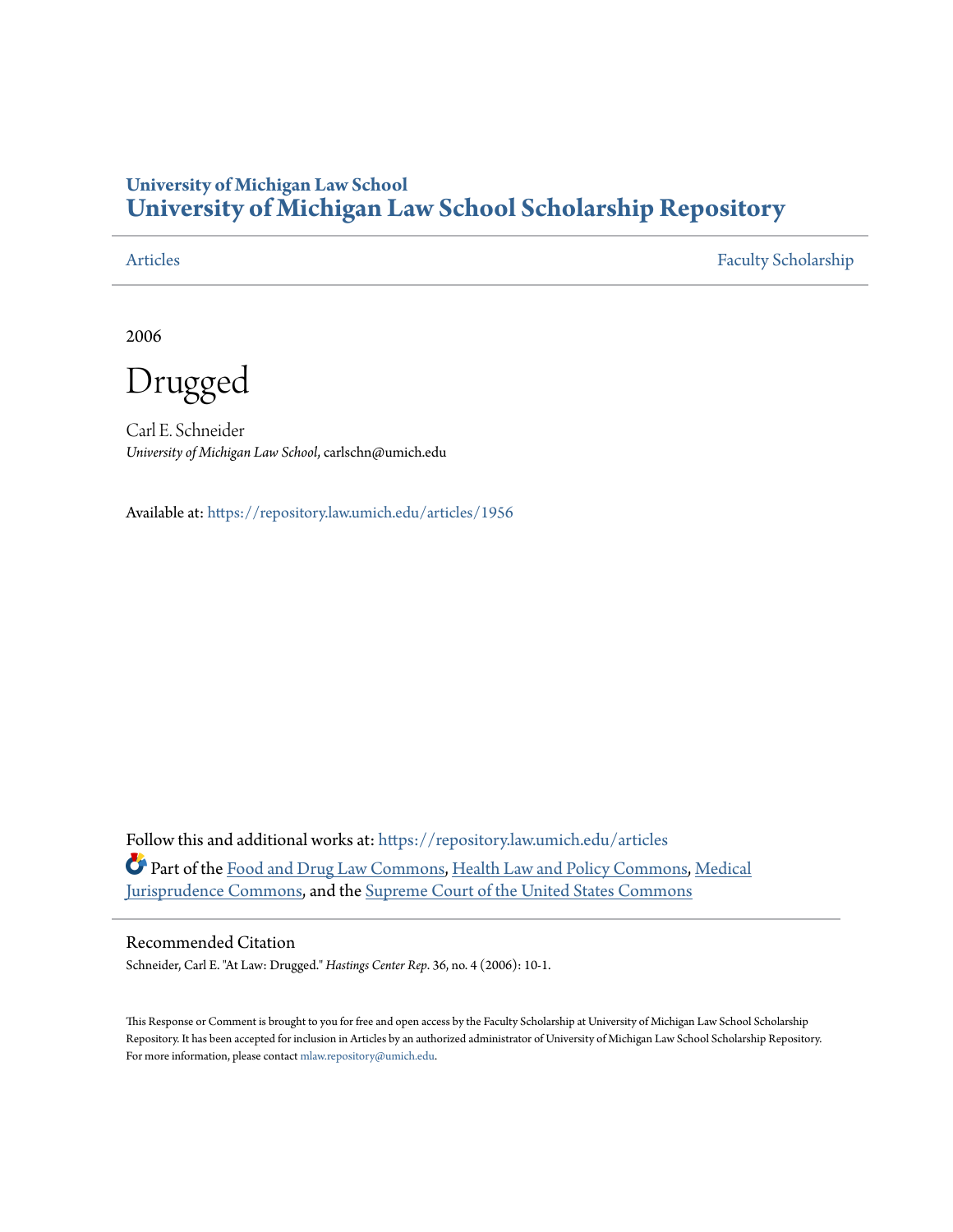## **Drugged**

by Carl E. Schneider

The Supreme Court's recent decision in *Gonzales v. Oregon*, like its decision last year in *Gonzales v. Raich* (the "medical marijuana'' case), again raises questions about the bioethical consequences of the Controlled Substances Act. When, in 1970, Congress passed that act, it placed problematic drugs in one of five "schedules," and it authorized the U.S. attorney general to add or subtract drugs from the schedules. Drugs in schedule II have both a medical use and a high potential for abuse. Doctors may prescribe such drugs if they "obtain from the Attorney General a registration issued in accordance with the rules and regulations promulgated by him." The attorney general may deny or revoke a doctor's registration if registration would be "inconsistent with the public interest." In evaluating "the public interest," the attorney general considers, among other things, "conduct which may threaten the public health and safety." In 1971 the attorney general issued a regulation requiring that prescriptions for controlled substances "be issued for a legitimate medical purpose by an individual practitioner acting in the usual course of his professional practice."

So far, so good; this is all common ground. The issues *Gonzales v. Oregon*  presents had their origins in 2001, when Attorney General Ashcroft promulgated an "Interpretive Rule" which "determine[d] that assisting suicide is not a 'legitimate medical purpose' within the meaning of 21 CFR Sec. 1306.4 (2001),

and that prescribing, dispensing, or administering federally controlled substances violates the CSA. Such conduct by a physician ... may 'render his registration ... inconsistent with the public interest."

The Interpretive Rule did not preempt Oregon's legalization of assisted suicide, but it did impede assisted suicide, since controlled substances are the standard means of assistance. Oregon therefore asked the federal courts to keep the attorney general from enforcing his rule. The case eventually reached the Supreme Court. What was the Court's task?

A common public expectation was that the Supreme Court would-finally-decide whether assisted suicide is good policy. That, however, is not the Court's job. There are some areas of law in which some courts *are* supposed to consider and decide what public policy should be. These are the areas in which state courts have inherited the "common law" authority of English courts, areas like the law of property, of contracts, and of torts (civil wrongs). In those areas, English courts made law before Parliament had become an effective legislature. That authority persisted even when Parliament came into its own, and that authority was inherited by American state courts. In common law areas, courts principally apply precedent, but when necessary they are expected to think in policy terms. Even in those areas, of course, judicial decisions can be overridden by the legislature.

The federal courts, however, have (basically) not inherited the common law power to make public policy. For our purposes, the federal courts have only two tasks-to interpret the Constitution and to interpret federal statutes.

So, was the Court's assignment in this case to decide whether the Interpretive Rule exceeded the federal government's constitutional authority? It could have been. The federal government's power is not plenary; it has only the authority the Constitution accords it. Oregon claimed that the attorney general's interpretation of the CSA exceeded constitutional bounds and trenched too far on the authority of the states.

Nevertheless, *Gonzales v. Oregon*  was-basically, essentially, apparentlynot decided on constitutional grounds. Why? What did the Court think its task was? "The question before us," Justice Kennedy wrote for the majority, "is whether the Controlled Substances Act allows the United States Attorney General to prohibit doctors from prescribing regulated drugs for use in physicianassisted suicide, notwithstanding a state law permitting the procedure." The Court was saying that the attorney general's authority is not coterminous with the federal government's authority. He has only the powers he is statutorily accorded. He thought the CSA gave him the authority to issue his rule. Oregon disagreed.

If the issue was the meaning of the CSA, did the Court just consult the statute's language? No. Administrative agencies of the federal government regularly interpret the statutes from which they derive their authority. Agencies become expert in their work and in the law that regulates it, and courts routinely defer to their expertise in both areas. So when an agency's interpretation of the law under which it operates is challenged, courts may defer to it. But when should they defer, and how much? The Court has developed several "canons of construction" to guide it in matching the level of deference to the particulars of the situation. These canons of construction are intended to help the regulators, the regulated, and the courts reach sensible, consistent, and pre